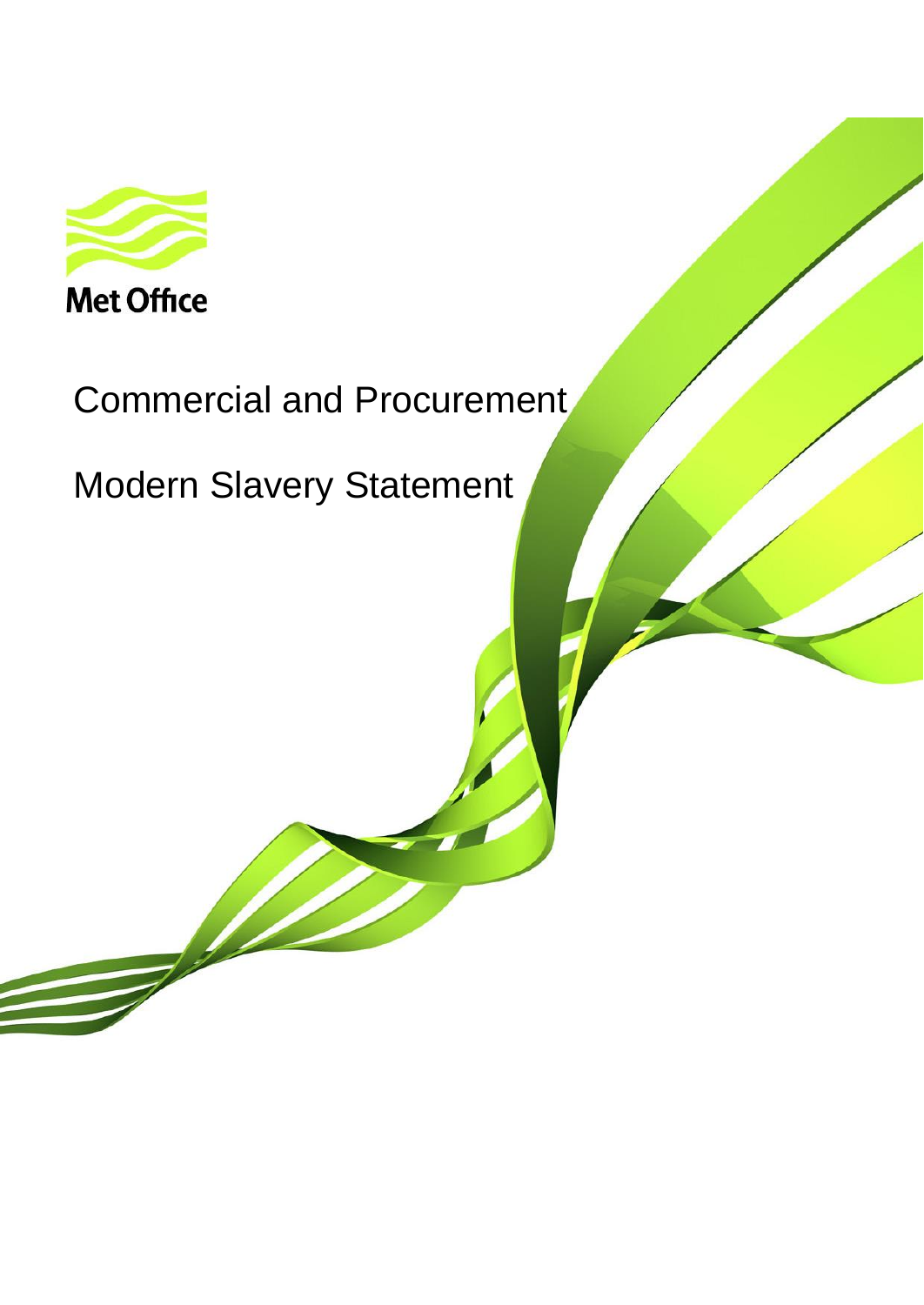# **Met Office Modern Slavery Statement**

# **Chief Executives Introduction**

1. The Met Office are an Executive Agency of the Department for Business, Energy and Industrial Strategy (BEIS). Our purpose is to work at the forefront of weather and climate science for protection, prosperity and well-being.

2. The Met Office is committed to the highest level of ethical standards and sound governance arrangements and sets high standards of impartiality, integrity and objectivity in relation to the stewardship of public funds and the management of its activities.

3. Met Office adopts zero tolerance to modern slavery and human trafficking and all forms of corruption and bribery directly and indirectly associated with these criminal acts.

4. We fully support the government's objectives to eradicate modern slavery and human trafficking.

5. We call upon all organisations we engage with to influence their supply chains by improving transparency and accountability; and together we can help the government eradicate the injustice and brutality of modern slavery and human trafficking.

Penny Endersby Chief Executive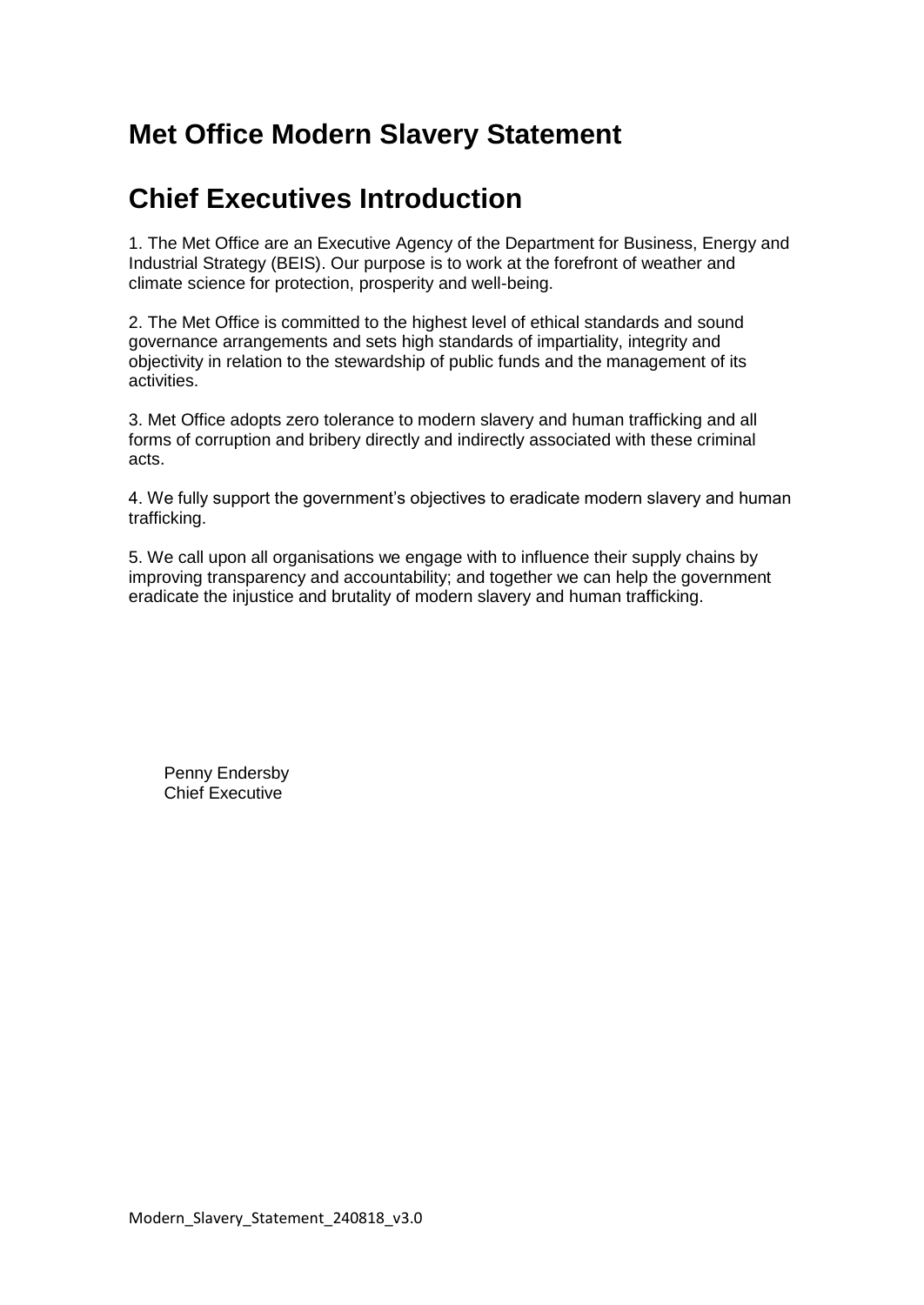#### **Introduction**

As part of BEIS, the Met Office recognises that it has a responsibility to take a robust approach to slavery and human trafficking.

The Met office is committed to preventing slavery and human trafficking in its commercial and procurement activities, and to ensuring that its supply chains are free from slavery and human trafficking.

This statement relates to actions and activities to date and those planned up to 2021.

#### **Organisational structure and supply chains**

The Met Office predominantly pays for goods and services in the UK, however many of our grant funded activities are contracted through other Government Organisations including other Met Services and Science and Research Institutes through the WISER (Weather & Climate Information Services for Africa) and WCSSP (Weather & Climate Science for Service Partnership) programmes as well as other bespoke Weather related International Development work.

The Met Office currently operates in the main in the following countries:

- United Kingdom
- China
- South Africa
- Brazil
- Tanzania
- SE Asia

#### **Met Office Estate and Supply Chain**

Our purpose is to work at the forefront of weather and climate science for protection, prosperity and well-being.

In doing so the Met Office has a direct relationship with many suppliers and a two or three tier down relationship with suppliers of direct and indirect materials, goods, services and labour.

As a result, Met Office are fully committed to robust contract conditions, compliance checks and audits where appropriate.

The ultimate responsibility to manage the process of respecting human rights and the covenants within the Modern Slavery Act are imposed onto our supply chain through various mechanisms.

- As part of the Procurement & Commercial Lifecycle Process Risks are mapped at an early stage of building any requirement.
- All new Suppliers are asked to complete a Modern Slavery due diligence process before they become a supplier to the Met Office.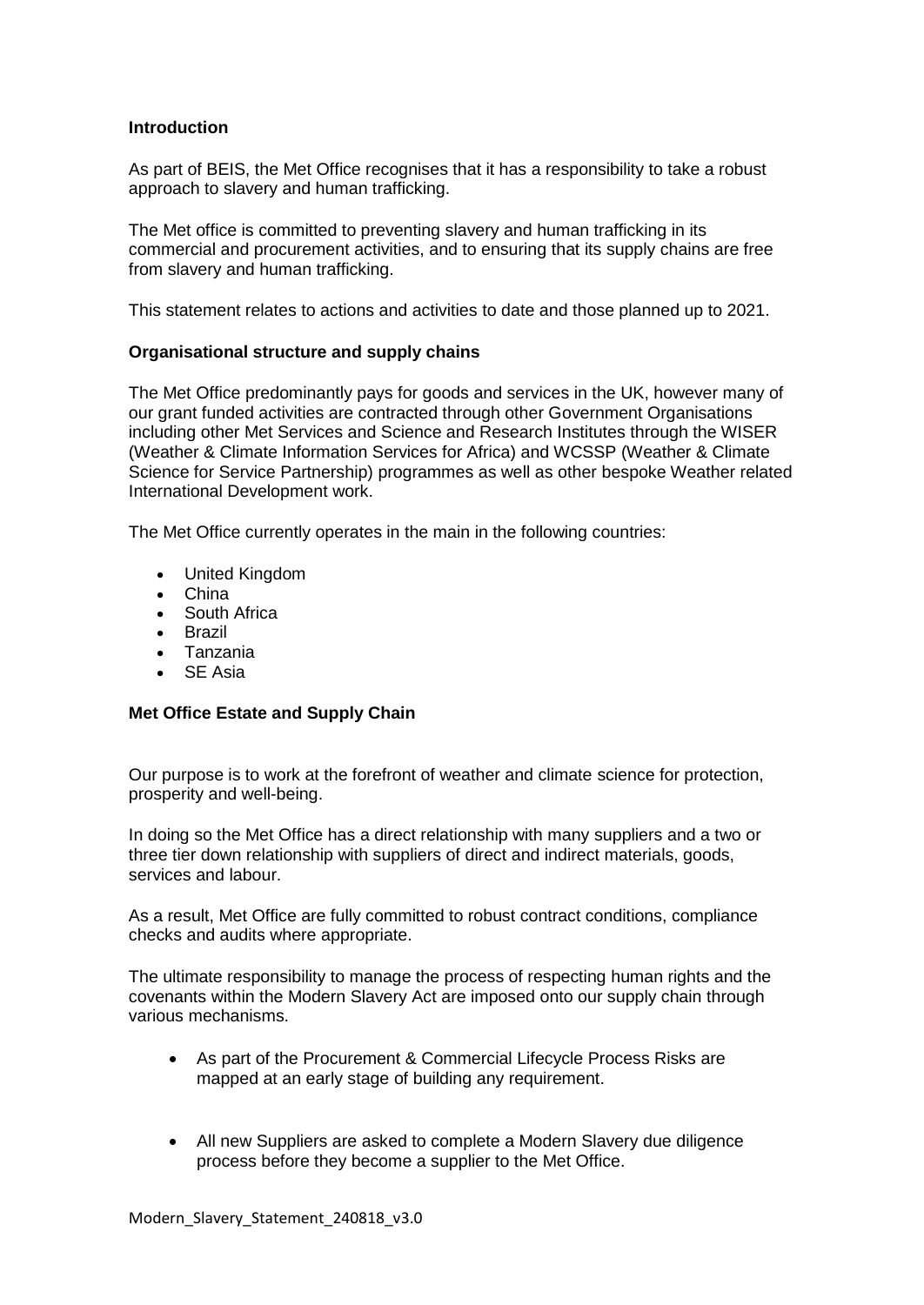• Due diligence forms part of the Met Office accreditation process, these documents set out the standards of not only HSE and Quality but also include, Sustainability, Ethics and Social Value including the use of labour and adherence to relevant country legal requirements. We have a number of Procurement and Commercial policies and processes to assist with this due diligence through all relevant procurements.

### **Official Development Assistance (ODA) Compliance**

• Contracts are reviewed to ensure that the supplier should ensure as much as possible that Slavery and Trafficking are not taking place in their own sub supply chain. ODA compliance is at the forefront of all calls for competition and subsequent contract delivery as this is implicit in the funding eligibility requirements of the supply chains for DFID and BEIS grant funded work.

#### **Relevant Policies**

The Met Office operates the following policies to support its approach to the identification of modern slavery risks and steps to be taken to prevent slavery and human trafficking in its operations.

- Employee code of conduct makes clear to employees the actions and behaviour expected of them when representing the organisation. The Company strives to maintain the highest standards of employee conduct and ethical behaviour when operating abroad and managing its supply chain.
- SME Business and Ethical Policy makes clear to our suppliers and our stakeholders the importance of ensuring ethical matters are incorporated into the end to end procurement process including compliance to the Modern Slavery Act.
- Transparency Policy makes sure that we are being proportionate and transparent in our approach to delivering goods, works and services to the business
- In addition, the Met Office also follows the Civil Service Code of Conduct

### **Plans 2018 to 2021**

#### **Training and Compliance**

- The Met Office Commercial and Procurement team will conduct face to face training for the team to emphasise the importance of acting with integrity and in line with our own internal policies these link to various accreditations including CIPS accreditation, ISO14001 and ISO9001.
- Modern Slavery Act to be incorporated into training and induction sessions for the Commercial and Procurement team and into induction sessions for new employees.
- Commercial and Procurement team will review and refine its activities on an